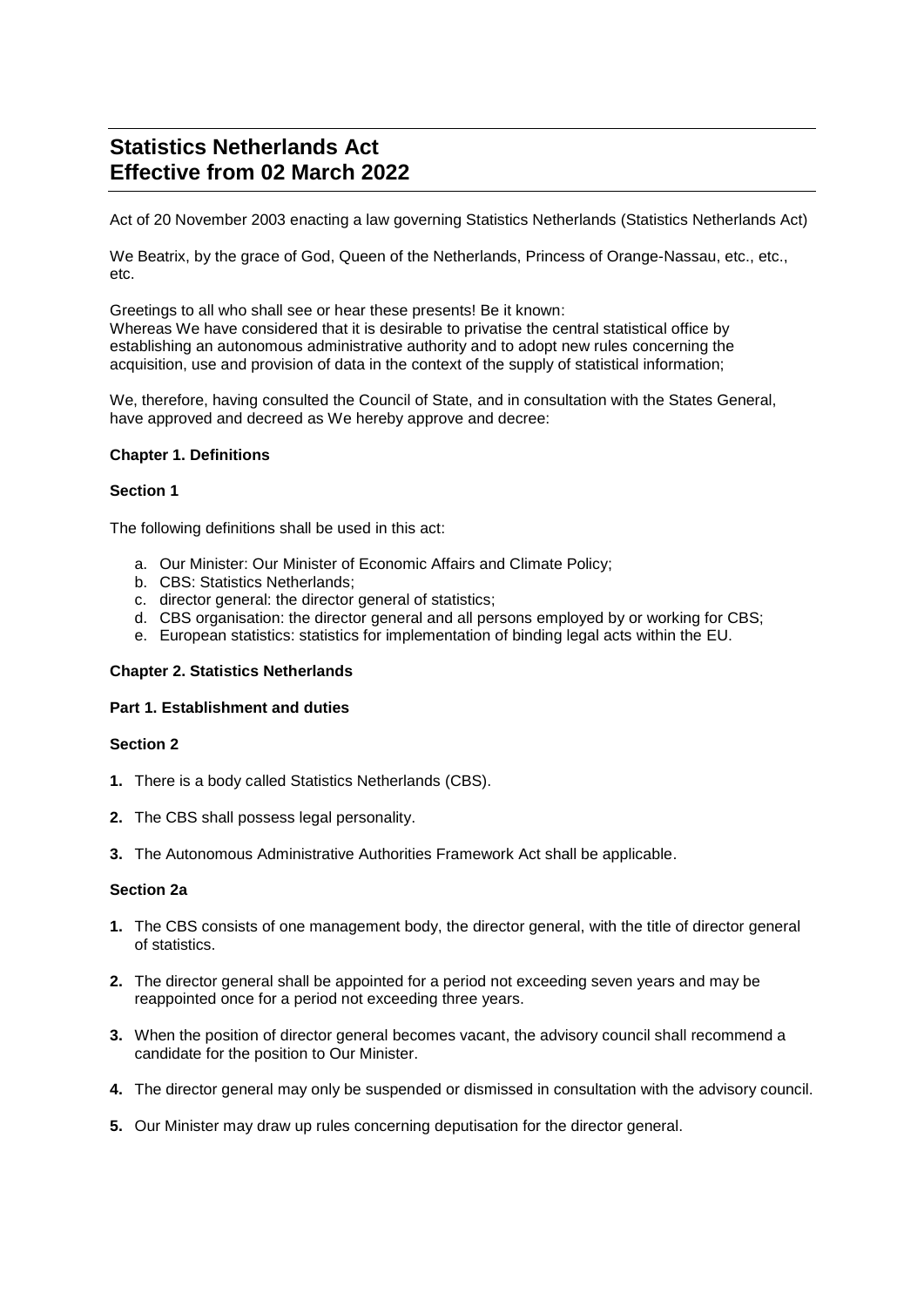# **Section 2b**

- **1.** The director general shall adopt a set of regulations of the board.
- **2.** The regulations of the board shall contain at least a section concerning:
	- a. the structure of the CBS organisation;
	- b. the composition and functioning of the superiors of the various organisational units at CBS and the general division of their tasks.

### **Section 3**

- **1.** The task of the CBS is to carry out statistical research on account of the government for practice, policy and research purposes and to publish the statistics compiled on the basis of such research.
- **2.** The CBS shall be responsible for fostering:
	- a. the provision of statistical information on account of the government which meets the needs of practice, policy and science;
	- b. the accuracy and completeness of the statistics to be published on account of the government;
- **3.** None of Our Ministers shall commission new statistical research or amend existing research without first consulting the director general.

### **Section 4**

The CBS is the national authority responsible for the production of European statistics.

# **Section 5**

- **1.** The CBS may occasionally carry out statistical work for third parties. This work must not lead to competition with private suppliers of similar services which is undesirable from the perspective of the proper operation of market forces.
- **2.** Our Minister may adopt further rules governing the work referred to in the first subsection.

# **Section 6**

[Revoked on 01-01-2017]

**Section 7**

[Revoked on 01-01-2017]

**Section 8**

[Revoked on 01-01-2017]

**Section 9**

[Revoked on 01-01-2011]

**Section 10**

[Revoked on 01-01-2017]

**Section 11**

[Revoked on 01-01-2011]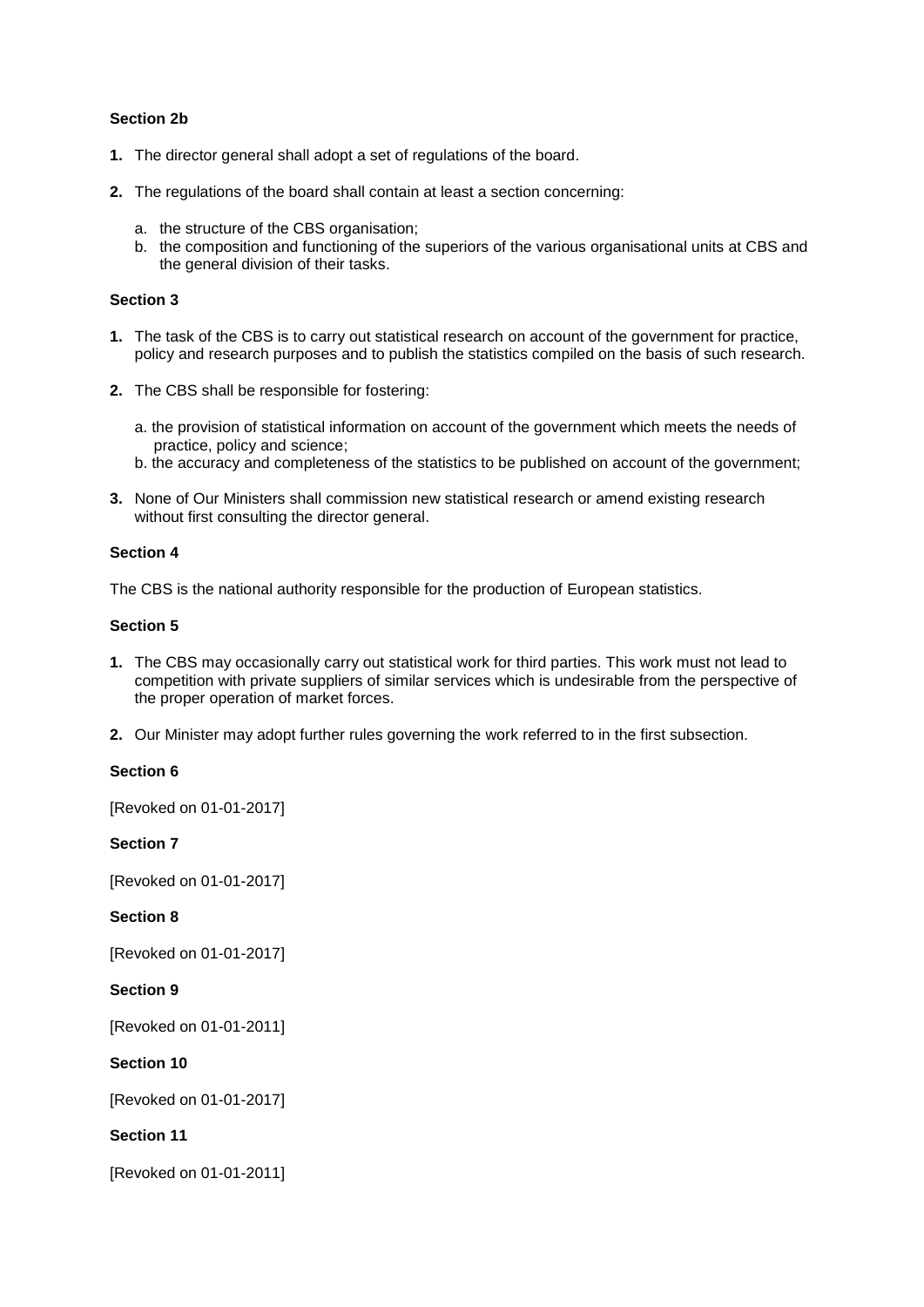# **Section 12**

[Revoked on 01-01-2011]

# **Part 2. Procedures**

# **Section 13**

[Revoked on 01-01-2017]

# **Section 14**

- **1.** At least once every five years, the director general shall define a multi-annual programme, setting out in outline the activities that the CBS will carry out in the following years.
- **2.** The multi-annual programme shall also contain a description of the targets to be met in the medium and long term, the outline of the policy that will be pursued to meet them, and the financial and organisational conditions that will have to be met to achieve them.
- **3.** The director general shall submit the multi-annual programme to Our Minister for approval at least 14 months prior to the period which is covered by the multi-annual programme.
- **4.** Within eight weeks after determining his position as referred to in Section 17, Our Minister shall take a decision regarding approval of the multi-annual programme.
- **5.** Approval shall only be withheld from the multi-annual programme if in the opinion of Our Minister it does not meet the financial and organisational conditions as included in the position described in subsection 1, Section 17.
- **6.** The director general shall publish the multi-annual programme following approval by Our Minister.

# **Section 15**

- **1.** Every year, the director general shall draw up a work programme for the following year. He may amend the work programme in the interim.
- **2.** The work programme shall set out what activities the CBS will carry out in a particular year in so far as the available resources allow.
- **3.** The work programme shall contain a description of the importance of a statistic for practice, policy and research purposes, whether a statistic is required by European or other legislation, an explanation of the most important requests for statistics that have been rejected and a section on the costs of and revenues from the statistics.
- **4.** The director general shall send the work programme to Our Minister for approval within two months of the calendar year to which the work programme relates.
- **5.** Within six weeks upon receipt of a proposal for the work programme or amendment thereof, Our Minister shall take a decision regarding approval of this proposal.
- **6.** Approval shall only be withheld from the work programme or amendment thereof if, in the opinion of Our Minister, the work programme or amendment does not meet the financial and organisational conditions as included in the position referred to in subsection 1, Section 17 of this Act.
- **7.** The director general shall publish the work programme and amendments thereof following approval by Our Minister.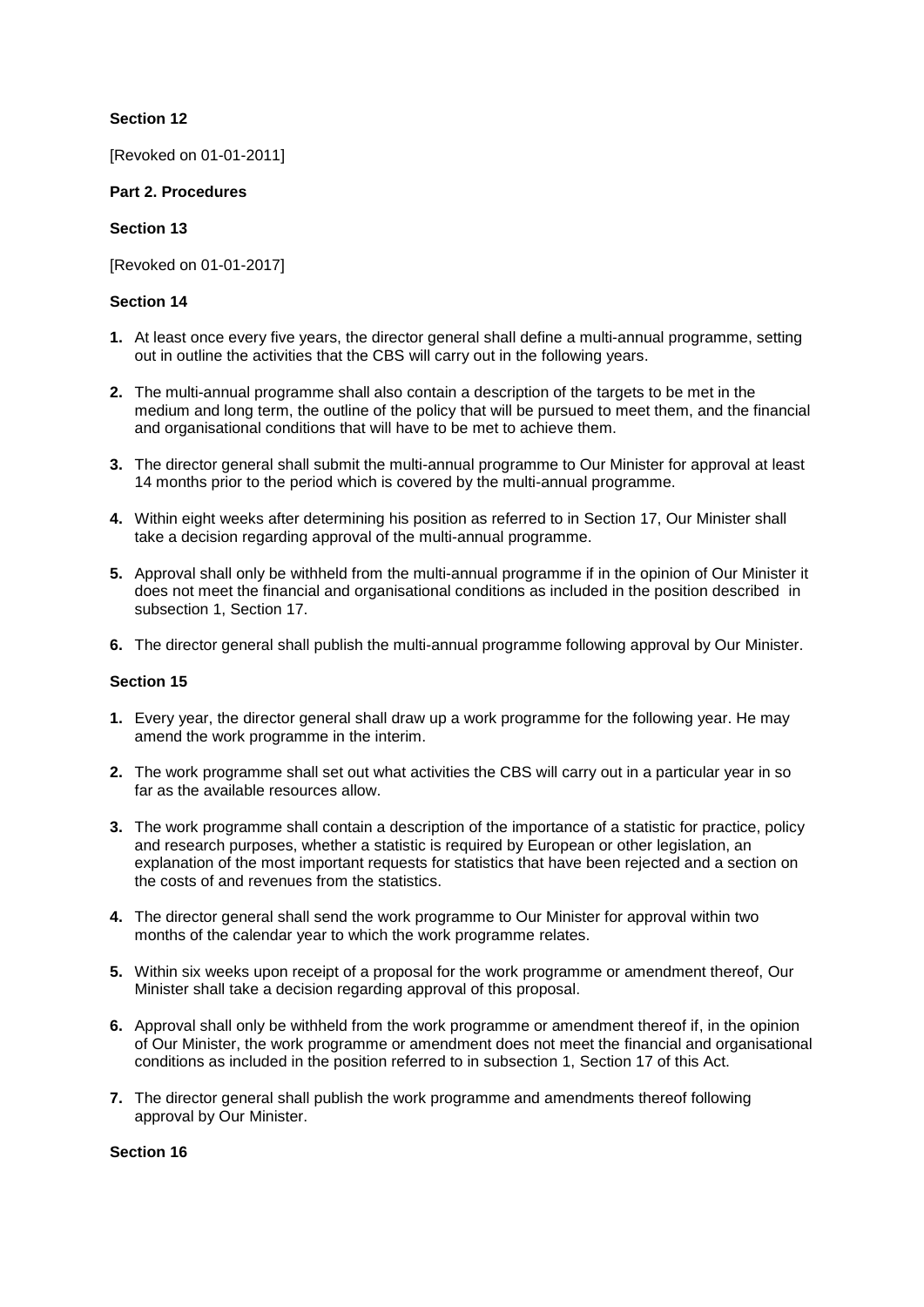[Revoked on 01-01-2017]

# **Section 17**

- **1.** Our Minister determines, in accordance with the feeling of the Council of Ministers, and within six months upon receiving the multi-annual programme, his position on financial and organisational conditions which must be met to achieve the objectives of the multi-annual programme.
- **2.** Our Minister sends a statement on his position to the director general and both Chambers of the States-General.

### **Section 18**

The director general shall determine the methods by which the studies included in the work programme and the multi-annual programme will be carried out and the manner in which the results of those studies will be published.

### **Section 19**

[Revoked on 01-01-2011]

# **Chapter 4. Advisory council**

### **Section 20**

- **1.** There is an advisory council, the members of which shall be appointed, suspended and dismissed by Our Minister.
- **2.** As one of its tasks, the advisory council offers solicited or unsolicited advice to the director general regarding the implementation of his tasks and authorities.
- **3.** The regulations of the board as referred to in Section 2b shall in any case set out the composition of the advisory council, the term of appointment of its members, the procedures of the council and the matters on which the council advises, which shall at least include:

a. the multi-annual programme referred to in Section 14 and the work programme referred to in Section 15;

b. the way in which accuracy and completeness of the statistics to be published on account of the government may be fostered to meet the demands of users for the purposes of practice, policy and science;

c. operation of the CBS and efficient utilisation of resources.

#### **Section 21**

[Revoked on 01-01-2017]

#### **Section 22**

[Revoked on 01-01-2017]

#### **Section 23**

[Revoked on 01-01-2017]

# **Section 24**

[Revoked on 01-01-2017]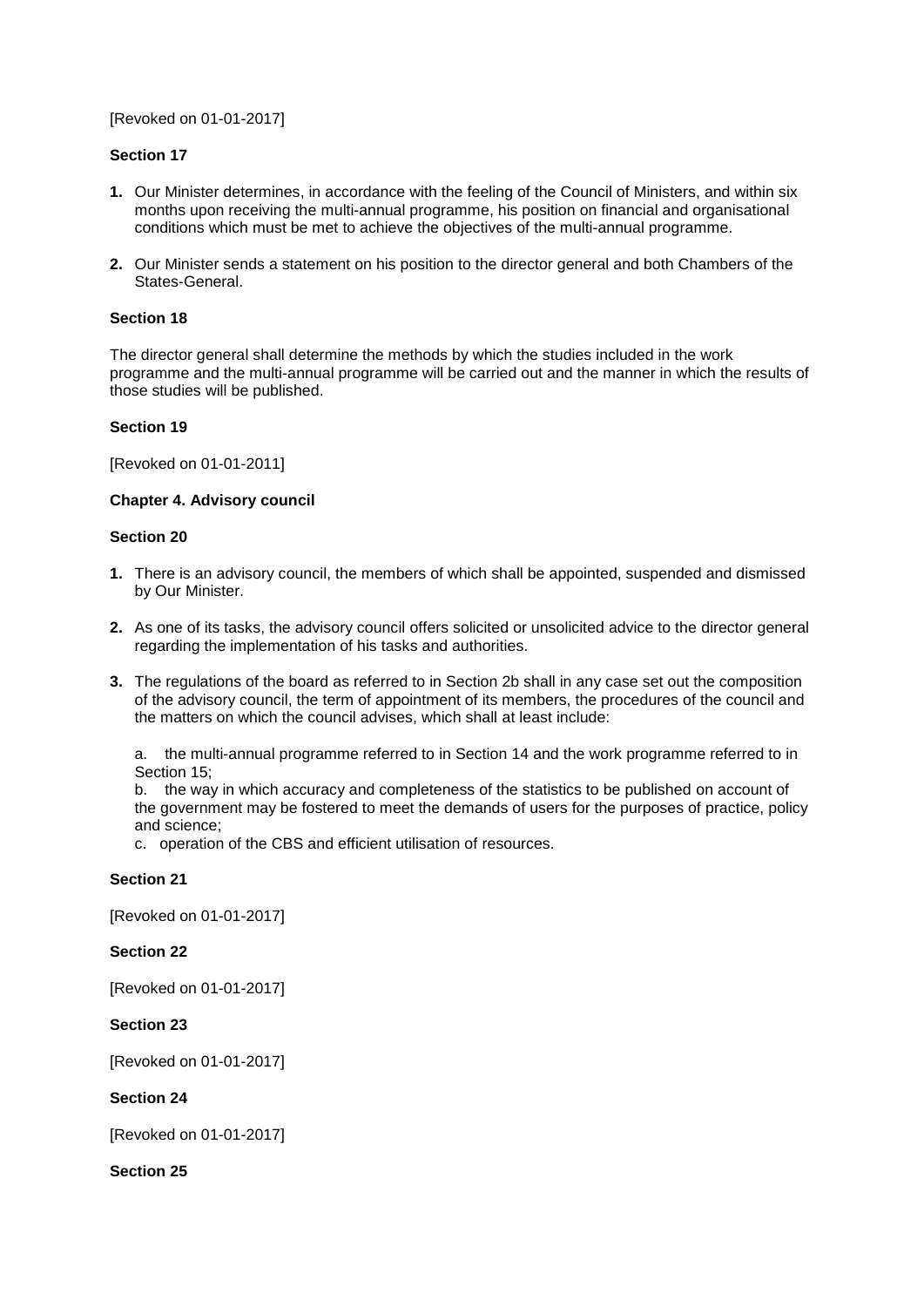[Revoked on 01-01-2017]

# **Section 26**

[Revoked on 01-01-2017]

# **Section 27**

[Revoked on 01-01-2017]

# **Section 28**

[Revoked on 01-01-2017]

# **Section 29**

[Revoked on 01-01-2017]

# **Section 30**

[Revoked on 01-01-2017]

# **Section 31**

[Revoked on 01-01-2017]

# **Section 32**

[Revoked on 01-01-2017]

# **Chapter 4a. Bonaire, Sint Eustatius and Saba**

# **Section 32a**

This act, with the exception of Section 4, 38a to 39 inclusive, Section 41 (2) (d), and 52a to 52c inclusive, is also applicable in the public bodies of Bonaire, Sint Eustatius and Saba, on the understanding that Chapter 5, Section 4 as it existed on the day before the Act implementing the General Administrative Law Act (Fourth Tranche) entered into force, will continue to apply in the said public bodies.

# **Chapter 5. Acquisition, use and provision of data**

# **Part 1. Acquisition**

- **1.** The director general is authorised to use, for statistical purposes, data from registers that are maintained in connection with the performance of a statutory duty by:
	- a. institutions and departments of:
		- 1º. central government;
		- 2º. provinces;
		- 3º. local authorities;
		- 4º. water boards;
		- 5º. public bodies established pursuant to the Joint Regulations Act;
	- b. public bodies as referred to in Section 134 of the Constitution;
	- c. autonomous administrative authorities at the level of central government.
- **2.** The director general is further authorised to use, for statistical purposes, data from registers that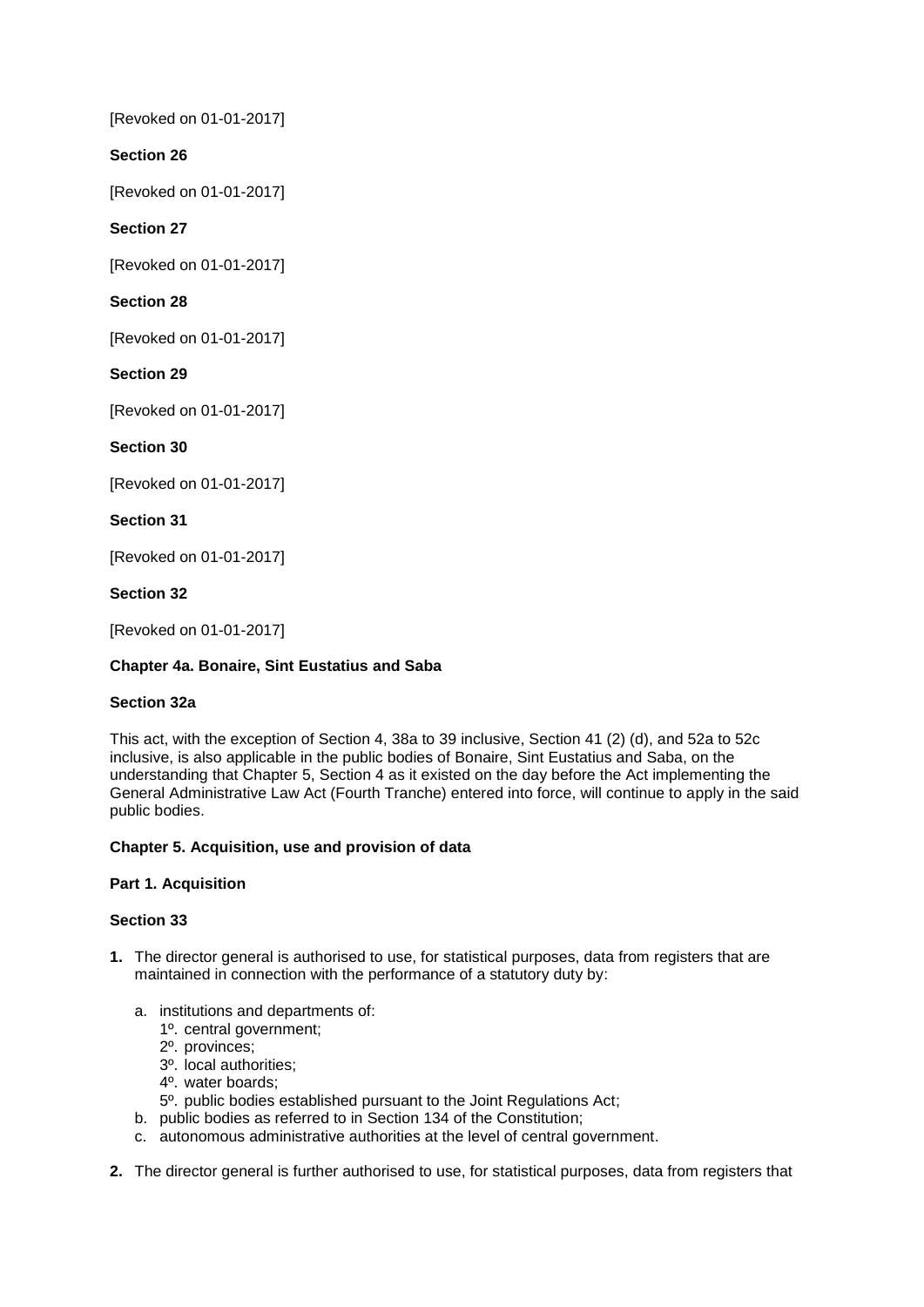are maintained by legal persons designated by an Order in Council, which carry out a task regulated by or by virtue of the law or which are wholly or partially financed, directly or indirectly, from funds provided by the State or from the proceeds of levies imposed by or by virtue of the law.

- **3.** In so far as the methods of acquiring data referred to in the first and second subsections fail to yield the necessary data, the director general is authorised to request, for statistical purposes, data designated by Order in Council from the categories of companies, independent professionals, institutions and legal persons designated by said Order.
- **4.** On request by the director general the institutions, departments, bodies and autonomous administrative authorities referred to in the first subsection, the legal persons referred to in the second subsection and the companies, independent professionals, institutions and legal persons referred to in the third subsection shall provide the data referred to in those subsections free of charge within a period to be stipulated by Order in Council. In such cases no duty of confidentiality may be invoked, unless this duty is based on international regulations.
- **5.** In so far as the data referred to in the third subsection relates to the Dutch banking sector and they are collected by De Nederlandsche Bank NV as part of its duties these data shall be acquired after consultation with and through the mediation of De Nederlandsche Bank NV. Other data relating to the Dutch banking sector shall be acquired in consultation with De Nederlandsche Bank NV.

#### **Section 34**

The director general may use the citizen service number in any register and use it for statistical purposes. The director general may use the citizen service number in communications with persons and agencies in so far as they themselves are authorised to use that number in a register.

#### **Section 35**

The director general may process special categories of personal data and personal data of criminal nature as referred to in Section 3.1 and Section 3.2 respectively of the Dutch General Data Protection Regulation Implementation Act for statistical purposes.

#### **Section 36**

Having due regard to the proper performance of his duties, the director general shall ensure that data are acquired in such a way as to minimise the ensuing administrative burden for companies, independent professionals and institutions as well as legal persons whose objective according to their articles of association is to represent the interests of the companies, independent professionals and institutions concerned.

#### **Part 2. Use of data**

#### **Section 37**

- **1.** The data received by the director general in connection with the performance of his duties to implement this act shall be used solely for statistical purposes.
- **2.** The data referred to in the first subsection shall not be provided to any persons other than those charged with carrying out the duties of the CBS.
- **3.** The data referred to in the first subsection shall only be published in such a way that no recognisable data can be derived from them about an individual person, household, company or institution, unless, in the case of data relating to a company or institution, there are good reasons to assume that the company or institution concerned will not have any objections to the publication.

### **Section 38**

As laid down in the relevant rules applying to the civil service, the director general shall take the necessary technical and organisational measures to safeguard his data from loss or damage and to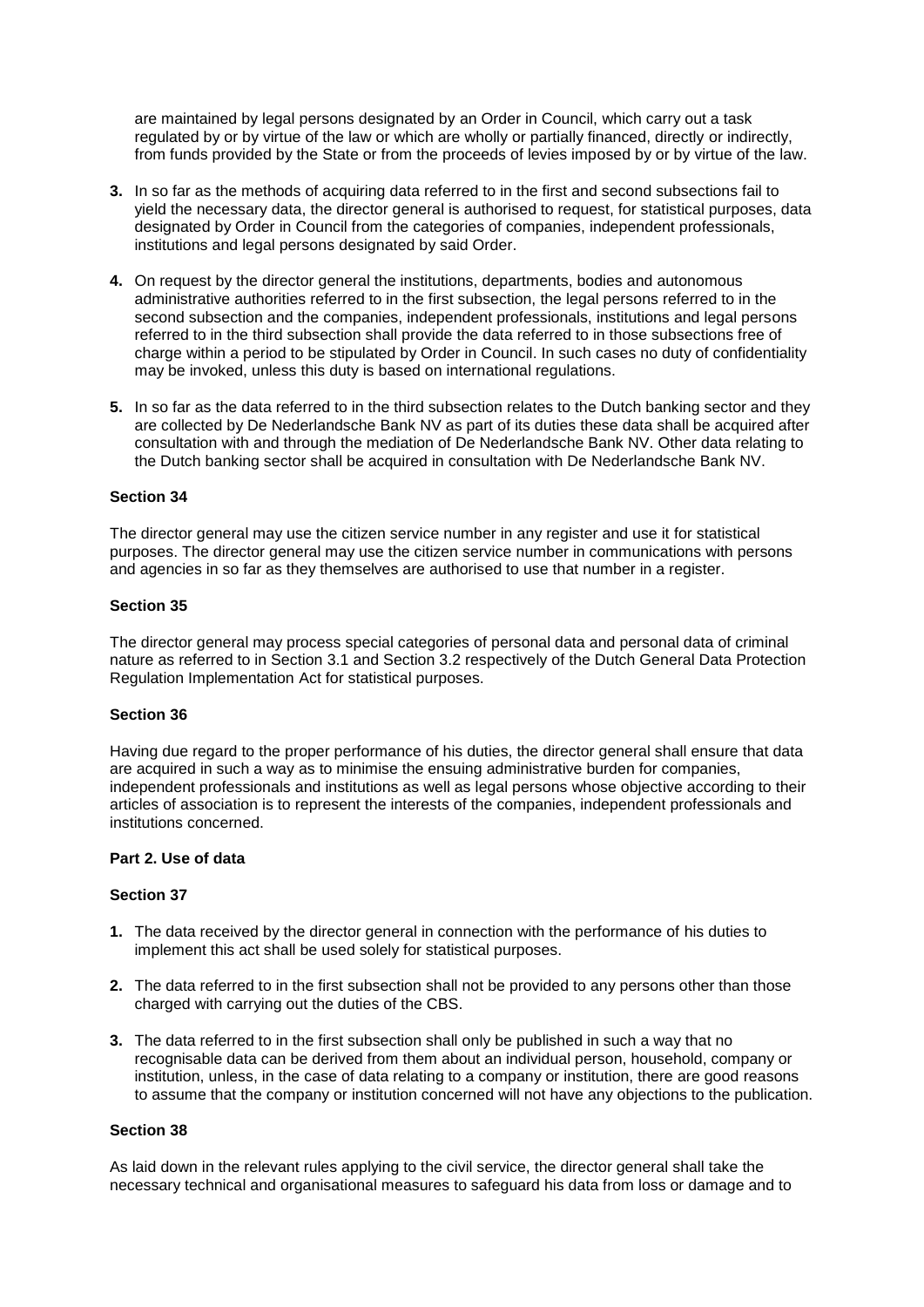prevent unauthorised examination, alteration and provision of those data.

# **Part 2a Implementation of Regulation No. 2019/2152**

#### **Section 38a**

- **1.** For the purposes of this section, the following definitions shall apply:
	- a. Regulation No 2019/2152: Regulation (EC) No 2019/2152 of the European Parliament and of the Council of 27 November 2019 on European business statistics and repealing ten legal acts in the field of business statistics (OJ 2019 L 327/1).
	- b. Regulation No 2020/1197: Commission Implementing Regulation (EU) 2020/1197 of 30 July 2020 laying down technical specifications and arrangements in accordance with Regulation (EU) 2019/2152 of the European Parliament and of the Council on European business statistics and repealing ten legal acts in the field of business statistics (OJ 2020 L 127/1).
- **2.** Sections 33 (3) to (5) and Section 37(3) do not apply to the implementation of Chapter V of Regulation No 2019/2152 and Annex V of Regulation No 2020/1197.

### **Section 38b**

The reporting units referred to in Article 7, first and second paragraphs, of Annex V of Regulation No 2019/1197, who have an obligation to submit declarations pursuant to that Regulation, shall provide the data concerned free of charge to Statistics Netherlands.

### **Section 38c**

- **1.** It is to be established by ministerial regulation:
	- a. the manner in which the information as referred to in Article 13 (1) of Regulation No 2019/2152 must be provided;
	- b. which simplification methods referred to in Article 31 of Annex V of Regulation No 2020/1197 apply and how they must be applied;
	- c. all else that is necessary to comply with the requirements of Regulation No 2020/1197.
- **2.** The simplification methods referred to in the first subsection under b shall be determined per calendar year.

#### **Section 38d**

The report referred to in Article 17 (4) of Regulation No 2019/2152 shall be drawn up by Statistics Netherlands.

# **Part 3. Provision of data**

#### **Section 39**

- **1.** Contrary to the provisions of Section 37 the director general shall provide data to the Community statistical agencies and the national statistical agencies of the member states of the European Union and the members of the European System of Central Banks in so far as providing them is necessary pursuant to a decision of the European Council or the European Parliament.
- **2.** In every other instance in which data are provided to the Community and national statistical agencies of the member states of the European Union or members of the European System of Central Banks, the director general shall ascertain that all necessary administrative, technical and organisational measures have been taken for the physical and logistical protection of confidential data and to prevent any unlawful publication or use for non-statistical purposes in the dissemination of Community and national statistics.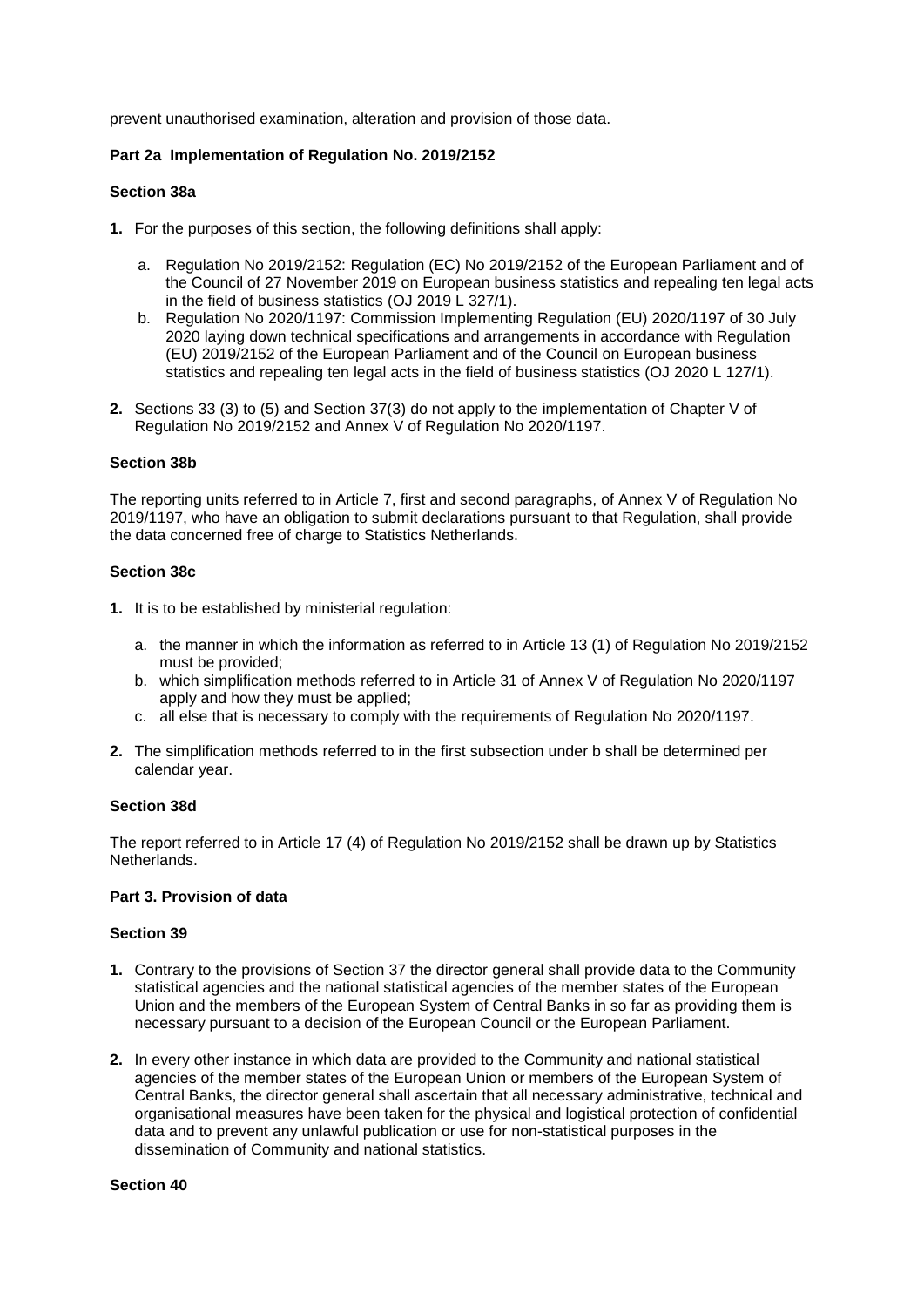- **1.** Contrary to the provisions of Section 37 the director general may provide data to De Nederlandsche Bank NV, exclusively for statistical purposes, in the context of the implementation of the Foreign Financial Relations Act 1994.
- **2.** The data referred to in the first subsection shall be designated in a regulation to be adopted by Our Minister, in consultation with Our Minister of Finance.
- **3.** De Nederlandsche Bank NV shall use the data provided on the grounds of the first subsection solely for activities in the context of the Foreign Financial Relations Act 1994.

#### **Section 41**

- **1.** Contrary to the provisions of Section 37 the director general may, on request, provide or grant access to a set of data to a department, organisation or institution as referred to in the second subsection for the purposes of statistical or academic research where appropriate measures have been taken to prevent identification of individual persons, households, companies or institutions from those data.
- **2.** A set of data as referred to in the first subsection may be provided to or made accessible to:
	- a. a university within the meaning of the Higher Education and Research Act;
	- b. an organisation or institution for academic research established by law;
	- c. planning offices established by or by virtue of the law;
	- d. the Community statistical agency and national statistical agencies of the member states of the European Union;
	- e. research departments of ministries and other departments, organisations and institutions.

#### **Section 42**

The director general shall only grant a request as referred to in Section 41 if the director general considers that the applicant has taken adequate measures to prevent the set of data being used for purposes other than statistical or academic research.

#### **Section 42a**

- **1.** Contrary to the provisions of Section 37 the director general may, on request, provide data for the purposes of academic research in the field of health care, that the CBS has collected for statistical research on the grounds of Section 12a of the Burials and Cremation Act from persons who were involved in a scientific study.
- **2.** The director general shall only agree to a request as referred to in the first subsection if the person concerned has expressly consented to such provision or, if the person concerned has not expressly given permission for the data to be provided, in so far as the person requesting the data adequately demonstrates that:
	- a. requesting consent during the life of the person concerned was not reasonably possible or could not reasonably be demanded;
	- b. it has not been shown that during his life the person concerned objected to the processing of his personal data for the purpose of academic research;
	- c. the research serves a general interest;
	- d. the research cannot be carried out without the relevant data;
	- e. the research meets any further requirements that can reasonably be imposed on it.
- **3.** The director general may attach further conditions to the provision of data as referred to in the first subsection.
- **4.** Section 41 (2) and Section 42 shall apply mutatis mutandis.
- **5.** Our Minister shall, in consultation with Our Minister of Health, Welfare and Sport, adopt further rules with respect to the power referred to in the first subsection.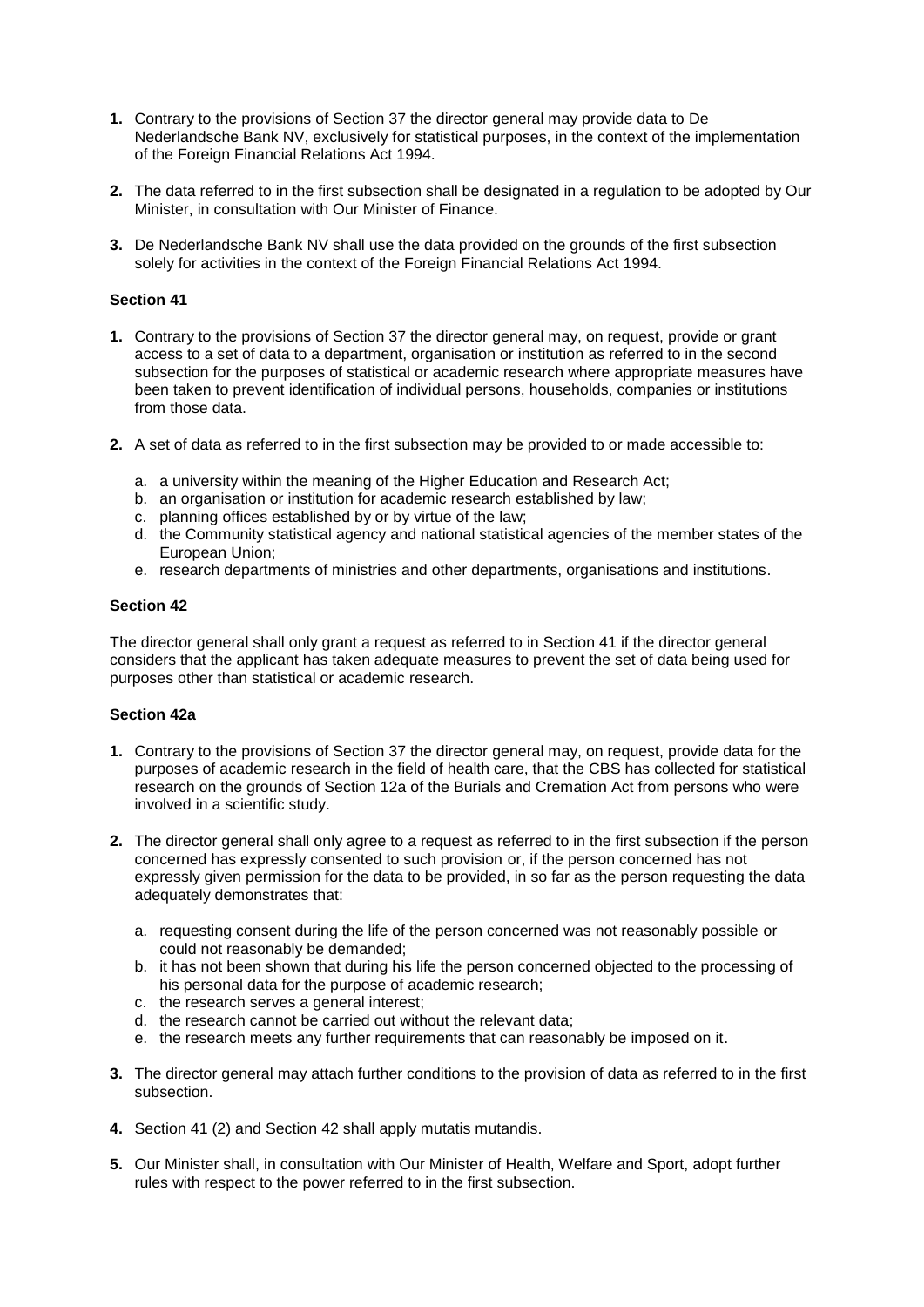# **Part 4. Administrative fine and order for periodic penalty payments**

# **Section 43**

- **1.** The director general may impose an administrative fine of up to € 5,000 on legal persons referred to in Section 33 (2) and companies, independent professionals, institutions and legal persons referred to in Section 33 (3) that fail to provide the data referred to in those subsections or fail to provide them in full or in time.
- **2.** The director general may impose an administrative fine of up to  $\epsilon$  5,000 on parties that fail to provide the data as referred to in Section 38b, or fail to provide them in full or in time.
- **3.** Our Minister may adopt rules in consultation with Our Minister of Justice with respect to the exercise of the power to impose an administrative fine.

#### **Section 44**

[Revoked on 01-07-2009]

### **Section 45**

[Revoked on 01-07-2009]

### **Section 46**

[Revoked on 01-07-2009]

### **Section 47**

[Revoked on 01-07-2009]

#### **Section 48**

The operation of the order to impose the fine shall be suspended until the period for appeal has expired, or, if an appeal has been made, until a decision has been made on the appeal.

#### **Section 49**

[Revoked on 01-07-2009]

### **Section 50**

[Revoked on 01-07-2009]

#### **Section 51**

Instead of an administrative fine the director general may impose an order for periodic payments on the companies, independent professionals, institutions and legal persons referred to in Section 33 (3) that do not provide the data referred to in that subsection or do not do so in full or in time, and on parties that fail to provide the data as referred to in Section 38b, or fail to provide them in full or in time. An administrative fine and an order for periodic payments may also be imposed together.

- **1.** Rules concerning the provision of data to the director general may be attached to an order for periodic payments.
- **2.** An order shall be valid for a period not exceeding two years to be determined by the director general.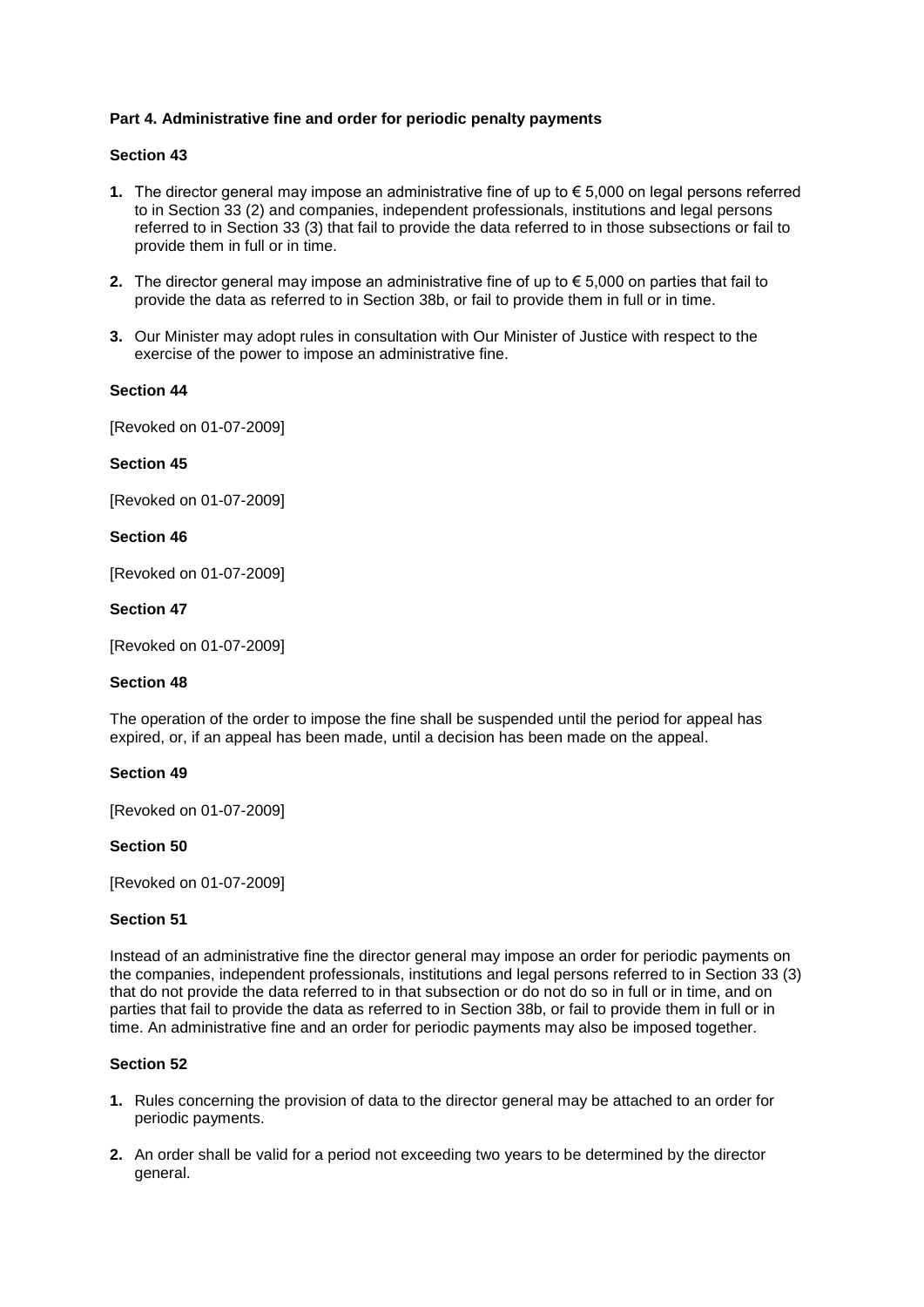# **Chapter 5a. Provision of assistance for inspections**

### **Section 52a**

The CBS shall afford assistance, at the request of the European Commission, to an inspection pursuant to Section 5 (4) of Commission Delegated Decision 2012/678/EU of 29 June 2012 concerning investigation and fines in connection with manipulation of statistics within the meaning of Regulation (EU) No 1173/2011 of the European Parliament and Council on the effective enforcement of budgetary surveillance in the euro area (Pb EU 2012, L 306).

# **Section 52b**

- **1.** In case of a request for assistance as referred to in Section 52a the director general appoints, by decision, officials with responsibility for provision of this assistance.
- **2.** Officials referred to in subsection 1 have the authorities included in Section 5 (1) sub a to e inclusive of Commission Delegated Decision 2012/678/EU of 29 June 2012 concerning investigation and fines in connection with manipulation of statistics within the meaning of Regulation (EU) No 1173/2011 of the European Parliament and Council on the effective enforcement of budgetary surveillance in the euro area (Pb EU 2012, L 306).

#### **Section 52c**

Section 37 is not applicable to data which are acquired during the provision of assistance as referred to in Section 52a, on the understanding that such data shall only be submitted to the European Commission.

#### **Chapter 6. Information provision**

#### **Section 53**

The annual report of the director general shall also provide insight into the administrative burden imposed in that year on companies and institutions as a consequence of the acquisition of data by the director general, into the measures that the director general has taken pursuant to Section 36 and the extent to which the administrative burden has been reduced.

#### **Section 54**

[Revoked on 01-01-2017]

# **Section 55**

Our Minister may adopt rules on the format of the annual reports referred to in Section 53.

# **Section 56**

Without prejudice to Section 18 (2) of the Autonomous Administrative Authorities Framework Act, the director general shall publish the annual report.

#### **Section 56a**

[Revoked on 01-01-2011]

#### **Section 57**

Our Minister may adopt further rules with respect to the provision of information referred to in Section 20 (1) of the Autonomous Administrative Authorities Framework Act.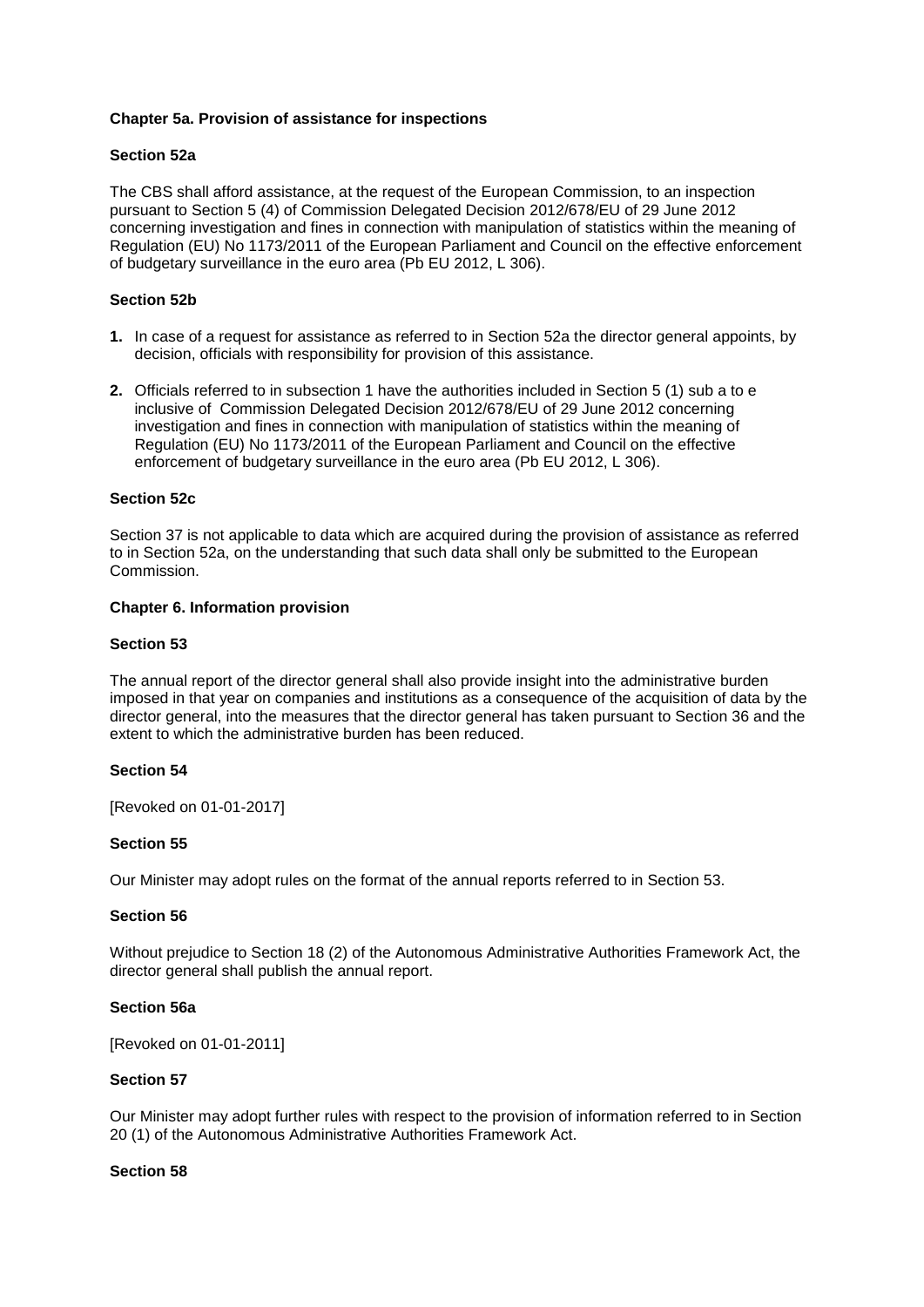Without prejudice to Section 39 (1) of the Autonomous Administrative Authorities Framework Act, the said report shall contain an evaluation of the independent functioning of the CBS.

# **Section 59**

[Revoked on 01-01-2011]

# **Chapter 7. Financial supervision**

#### **Part 1. Budget**

# **Section 60**

The costs of carrying out the duties to implement this act shall be funded from the government's budget, with the exception of the costs for the performance of statistical work for third parties.

### **Section 61**

[Revoked on 01-01-2017]

#### **Section 62**

[Revoked on 01-01-2011]

### **Section 63**

Our Minister may adopt rules for the format of the budget.

### **Section 64**

The director general shall send the budget to Our Minister before 1 November of each year.

#### **Section 65**

Without prejudice to Section 29 (2) of the Autonomous Administrative Authorities Framework Act approval of the budget may be withheld if Our Minister objects to the size of the proposed amount to be included in the government's budget.

#### **Section 66**

[Revoked on 01-01-2017]

#### **Part 2. Management and accountability**

- **1.** The director general shall hold the financial resources of the CBS on current account with Our Minister of Finance.
- **2.** The director general may have access to the funds that he holds on current account with Our Minister of Finance to carry out the duties to implement this act.
- **3.** Our Minister of Finance shall adopt rules in consultation with Our Minister, after consultation with the director general, concerning the interest that shall be paid or charged on the balances in the current account referred to in this section.
- **4.** Our Minister of Finance shall not charge for the management of the current account referred to in this section.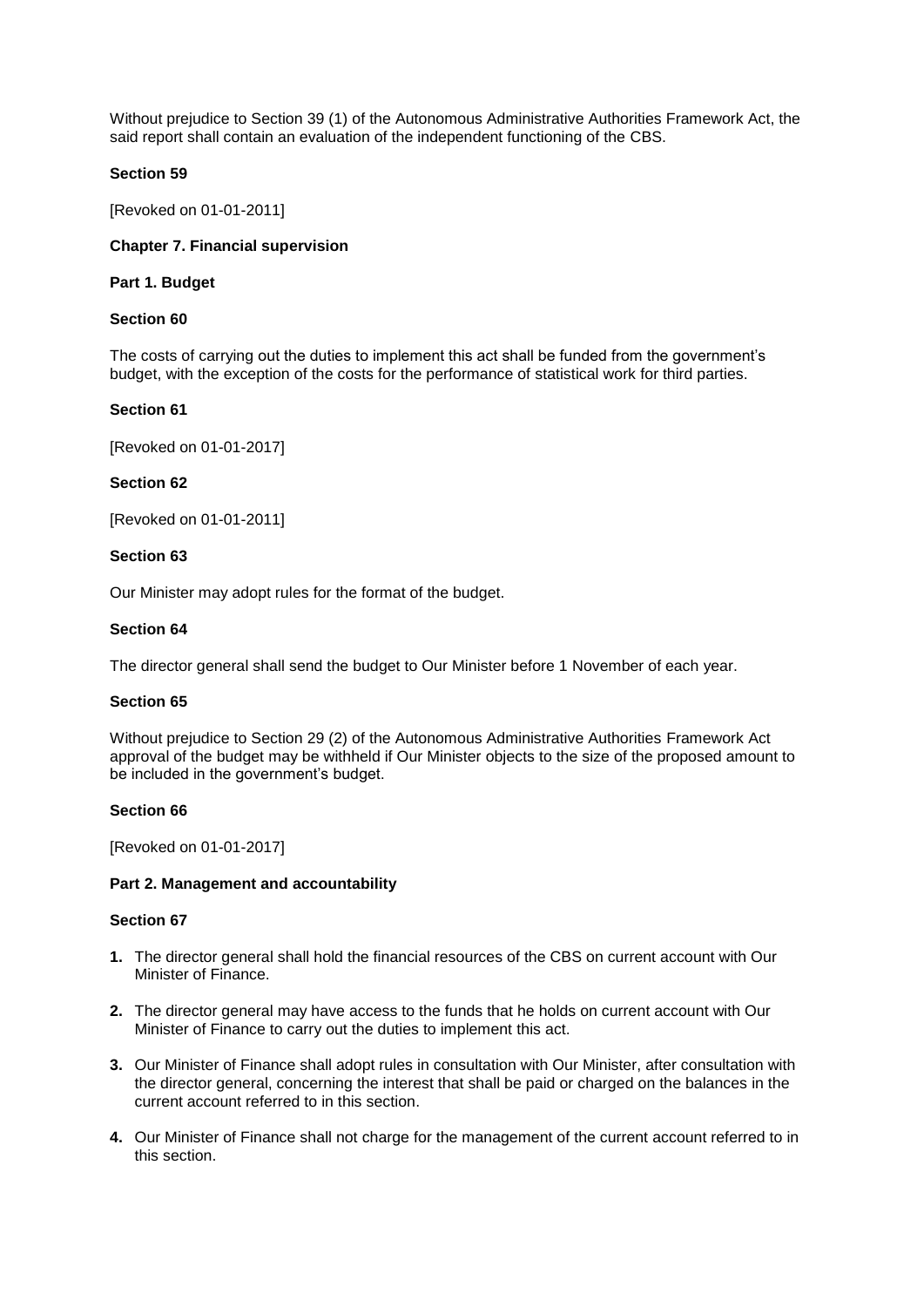- **5.** The director general may receive loans from Our Minister of Finance, with the approval of and subject to a guarantee from Our Minister, for the purpose of financing investments if the investments are necessary to carry out the tasks to implement this act.
- **6.** Our Minister of Finance may adopt further rules in consultation with Our Minister concerning the first subsection.

# **Section 68**

The director general requires prior consent from Our Minister for actions referred to in Section 32 of the Autonomous Administrative Authorities Framework Act.

# **Section 69**

[Revoked on 01-01-2011]

### **Section 70**

The director general shall send the annual financial statements to Our Minister before 1 April.

### **Section 71**

[Revoked on 01-01-2011]

### **Section 72**

[Revoked on 01-01-2011]

#### **Section 73**

Our Minister may adopt rules concerning the format of the annual financial statements and points to be considered during the audit.

#### **Chapter 8. Amendment and revocation of laws**

### **Section 74**

[Amends the Foreign Financial Relations Act 1994.]

#### **Section 74a**

[Amends the Commercial Registers Act 1996.]

#### **Section 75**

The act of 28 December 1936 containing measures for the acquisition of accurate economic statistics (Bulletin of Acts, Orders and Decrees, 639DD) is revoked.

#### **Section 76**

The CBS (Provision of data for statistical purposes) Act is revoked.

# **Section 77**

The Act governing the Central Bureau of Statistics and the Central Commission for Statistics is revoked.

#### **Chapter 9. Transitional and Final Provisions**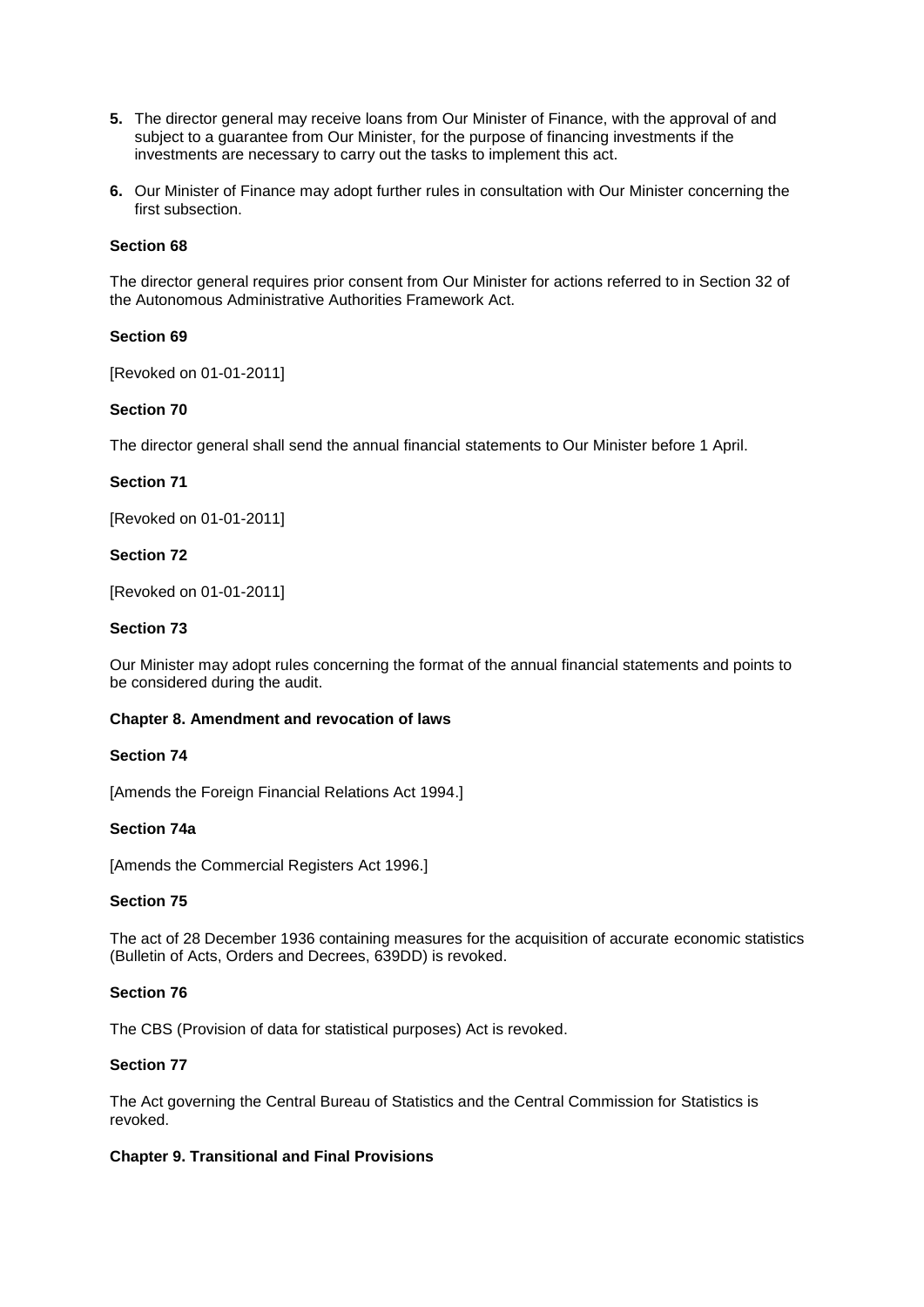# **Part 1. Transitional provisions**

# **Section 78**

- **1.** With effect from the date of the privatisation of the CBS the members of the staff of the CBS under the authority of Our Minister shall be dismissed by operation of law and appointed as civil servants employed by the independent CBS.
- **2.** The staff members referred to in the first subsection shall be transferred with a legal status that as a whole is at least equivalent to that which applied for each of them in the department when it was under the authority of Our Minister.
- **3.** The persons who at the time of the privatisation of the CBS are members of the staff of the CBS under the authority of Our Minister by virtue of a contract of employment in civil law shall be dismissed by operation of law with effect from that time and appointed as employees of the independent CBS with a legal status that as a whole is at least equivalent to that which applied for each of them in the department when it was under the authority of Our Minister.
- **4.** The rules regarding legal status adopted by Our Minister which apply for staff of the CBS under the authority of Our Minister at the time of the privatisation of the CBS shall continue to apply mutatis mutandis from that date to the staff employed by the privatised CBS until the director general has made provision for them pursuant to Section 7 (1).

# **Section 79**

- **1.** In consultation with Our Minister of Finance Our Minister shall determine which assets of the State which are allocated to the CBS under the authority of Our Minister shall be allocated to the privatised CBS.
- **2.** The assets referred to in the first subsection shall pass under universal title to the privatised CBS with effect from the date of the privatisation for a price to be determined by Our Minister in consultation with Our Minister of Finance.
- **3.** If by virtue of the first and second subsections registered properties pass, the names in which they are registered shall be changed in the public registers as referred to in Section 2 of Title 1 of Book 3 of the Netherlands Civil Code. Our Minister of Finance shall issue the necessary instructions to this effect to the custodians of the relevant registers.

# **Section 80**

Documents in the archives of the CBS under the authority of Our Minister shall pass to the privatised CBS at the time of the privatisation of the CBS in so far as they have not been transferred to an archive in accordance with the Public Records Act 1995.

# **Section 81**

- **1.** With effect from the time of the privatisation of the CBS the privatised CBS or the director general shall take the place of the State or of Our Minister in statutory procedures and legal proceedings in which the CBS under the authority of Our Minister is involved.
- **2.** In cases in which before the privatisation of the CBS the National Ombudsman has been asked to conduct an investigation on the grounds of Section 12 of the National Ombudsman Act or has instigated an investigation on the grounds of Section 15 of that act into conduct that can be attributed to the CBS under the authority of Our Minister, the director general shall at that time take the place of Our Minister as administrative body in the sense of the National Ombudsman Act.

# **Part 2. Final provisions**